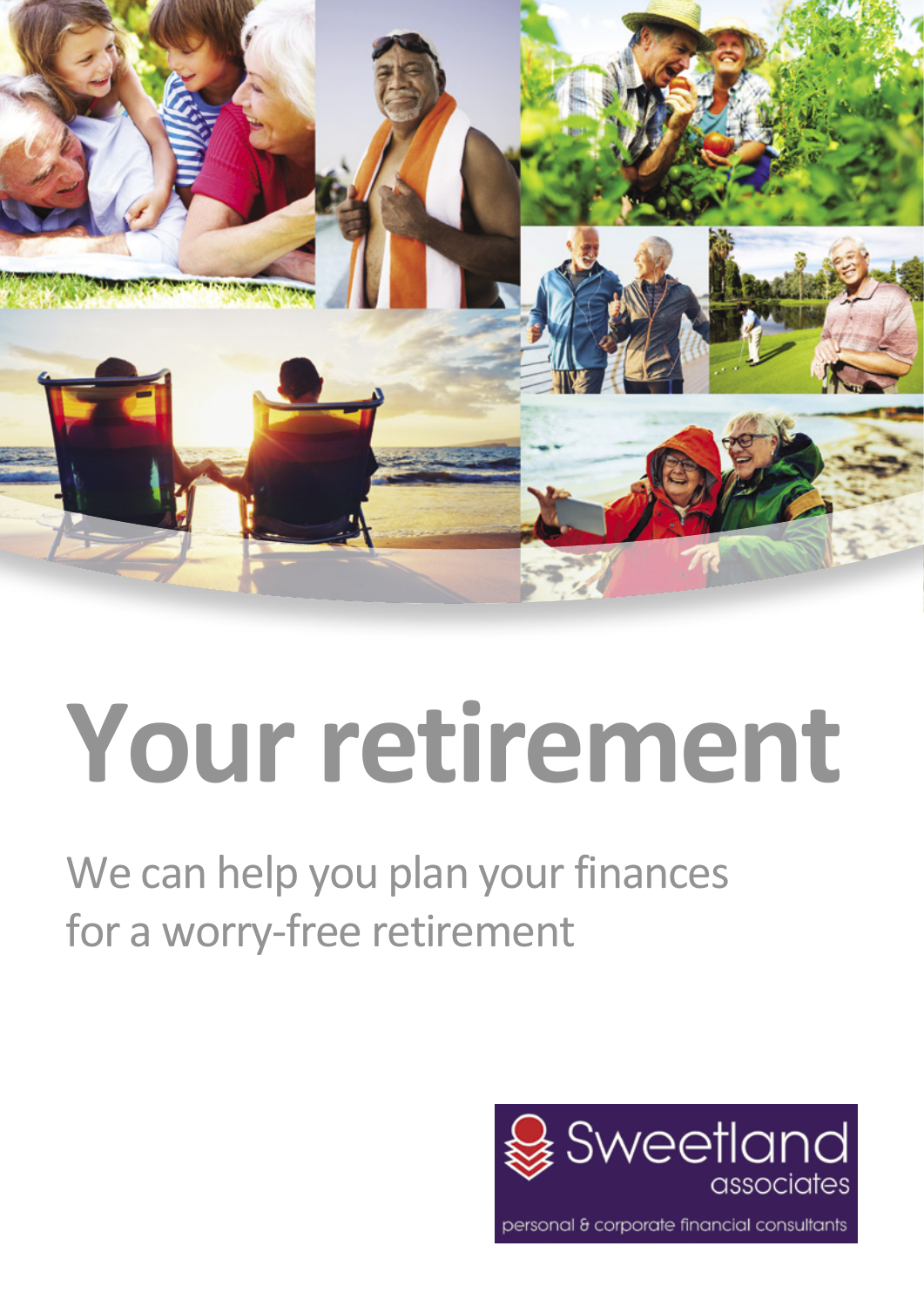**Life is full of financial decisions and planning your retirement is one of the biggest you'll ever face. With expert help you could look forward to a comfortable retirement, backed by the freedom to achieve all your personal goals. But making poor financial choices can leave you scaling back your retirement dream and struggling to make ends meet, just when you should be living your life to the full.**

**Expert financial advice can give you precious peace of mind, helping you to look forward to retirement with confidence. That's where we come in. We're here to take the financial strain with our friendly, professional service, identifying the option that works best for you.**

# **More flexible pension options**

The 2014 Budget changed the shape of the UK pension system. In the past, you may have put your retirement fund into an annuity, which then pays you an income. But you now have much more control over how to use the money you've worked so hard to save. Put simply, you are free to use your entire fund as you wish, but this comes with the responsibility of using your money wisely – and making it last.

As financial advisers, we can talk you through your options and put a plan in place that's designed for your individual needs and objectives, both now and throughout your retirement.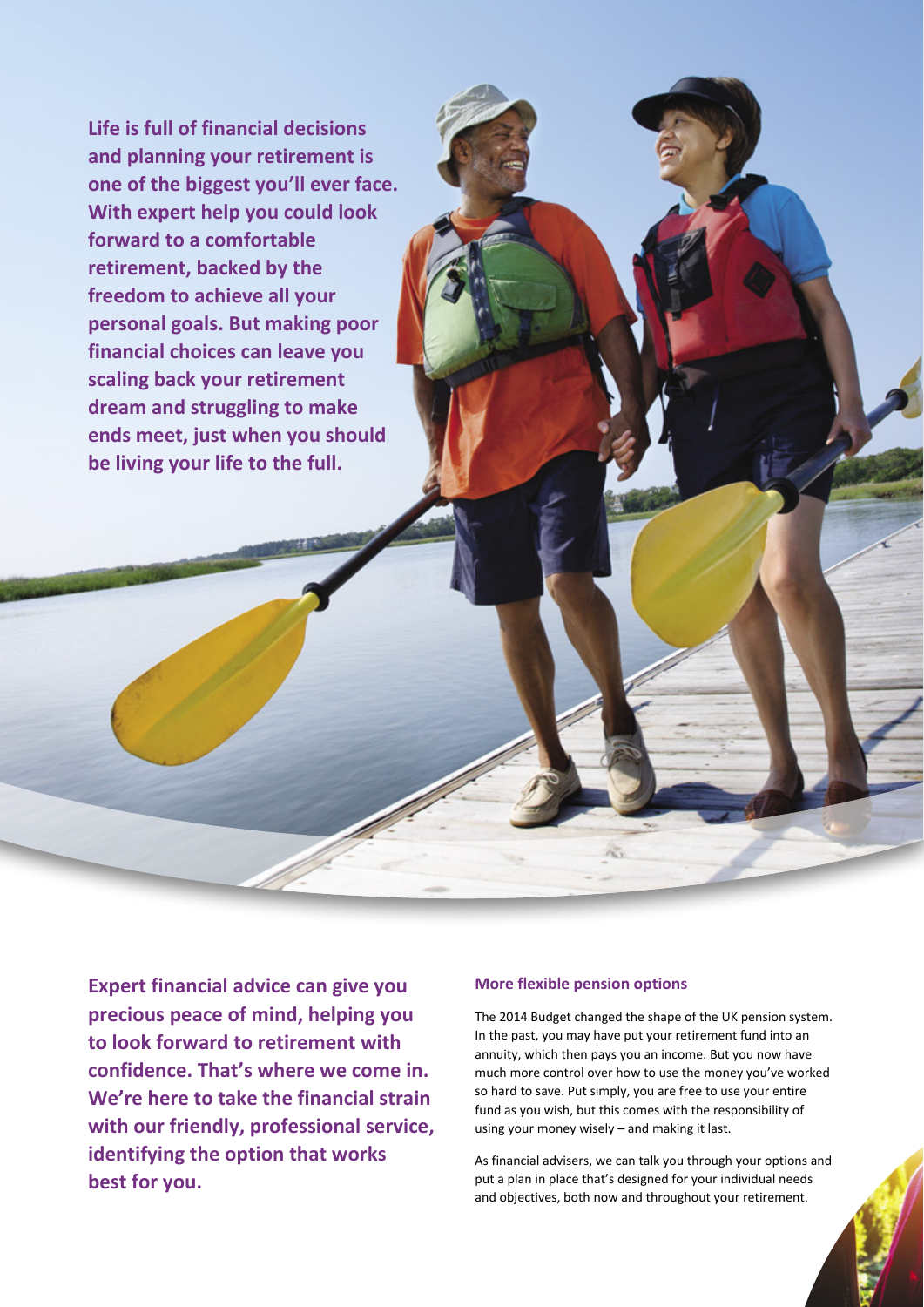### **Getting ready for retirement**

You can't afford to leave your financial future to chance. By taking some simple steps now, you have a much better chance of securing the retirement you want.

#### **Picture your future**

- Will you carry on working beyond State pension age, if you're in good health? With the average retirement age gradually increasing, around two-thirds of people who choose to carry on working past State pension age are in part-time employment and around a third are self-employed.
- How much money will you need for everyday living and extra expenses like holidays and hobbies? And can you afford the cost of any medical or residential care you might need?
- Have you budgeted for a retirement of 30 years or longer? These days, we're living longer than ever before so you'll need to budget for this.
- Do you need your spouse to receive a pension when you die and who do you want to benefit from your estate?
- Are you on top of any debts?
- If you're thinking of downsizing your home to fund or supplement your retirement income, how would you cope if it took longer to sell or is worth less than anticipated?

#### **Maximise your income**

- How can you best combine all your assets to create a secure financial future?
- Do you know which State benefits could boost your pension income? We can help you claim everything you're entitled to.
- Are you a higher-rate taxpayer? Think about maximising your pension savings in the run-up to retirement which will benefit from higher rate tax relief.
- Are your investments and savings in the best possible place? Make sure they're invested wisely to provide financial security and protect against inflation.
- Are you taking too many risks with your money? If markets fall just before you start drawing an income, you could be in trouble.

#### **What are my options?**

When you retire, you can choose how you want to take income from your pension savings:

- Buy an annuity. If you suffer from any health problems, you could benefit from an enhanced annuity, which can boost your income by up to 40%.
- Take income drawdown which involves leaving your pension fund invested and drawing a regular income from it.
- Take up to 25% as a tax-free cash lump sum. You'll need to think about the effect this will have on your pension pot, as you'll be left with less money to buy an annuity or to use for income drawdown.
- Consolidate all your workplace and personal pensions into one place. This can make financial and administrative sense. It can make buying an annuity easier too, if that's what you decide to do.
- Take all the cash from your pension pot and use it as you wish, but bear in mind only up to 25% will be tax-free with the remainder being taxed as income.

As with all these options, we recommend you get expert advice on which is the right route for your individual needs.

**"The new pension rules give you more flexibility and more control over your savings. But this greater freedom comes with greater responsibility."**

#### **What if my pension won't stretch as far as I thought?**

When you start calculating how far your pension pot will stretch, you might find there's a gap between the amount you need and the amount you've saved. If this happens, don't panic: you can take positive action to make up the shortfall. For example, you might choose to:

- Take a part-time job to supplement your income
- Delay your retirement for a while
- Use the equity you've accumulated in your house, to generate an income without having to move
	- We can talk you through each option and help you to make the right decision for you.